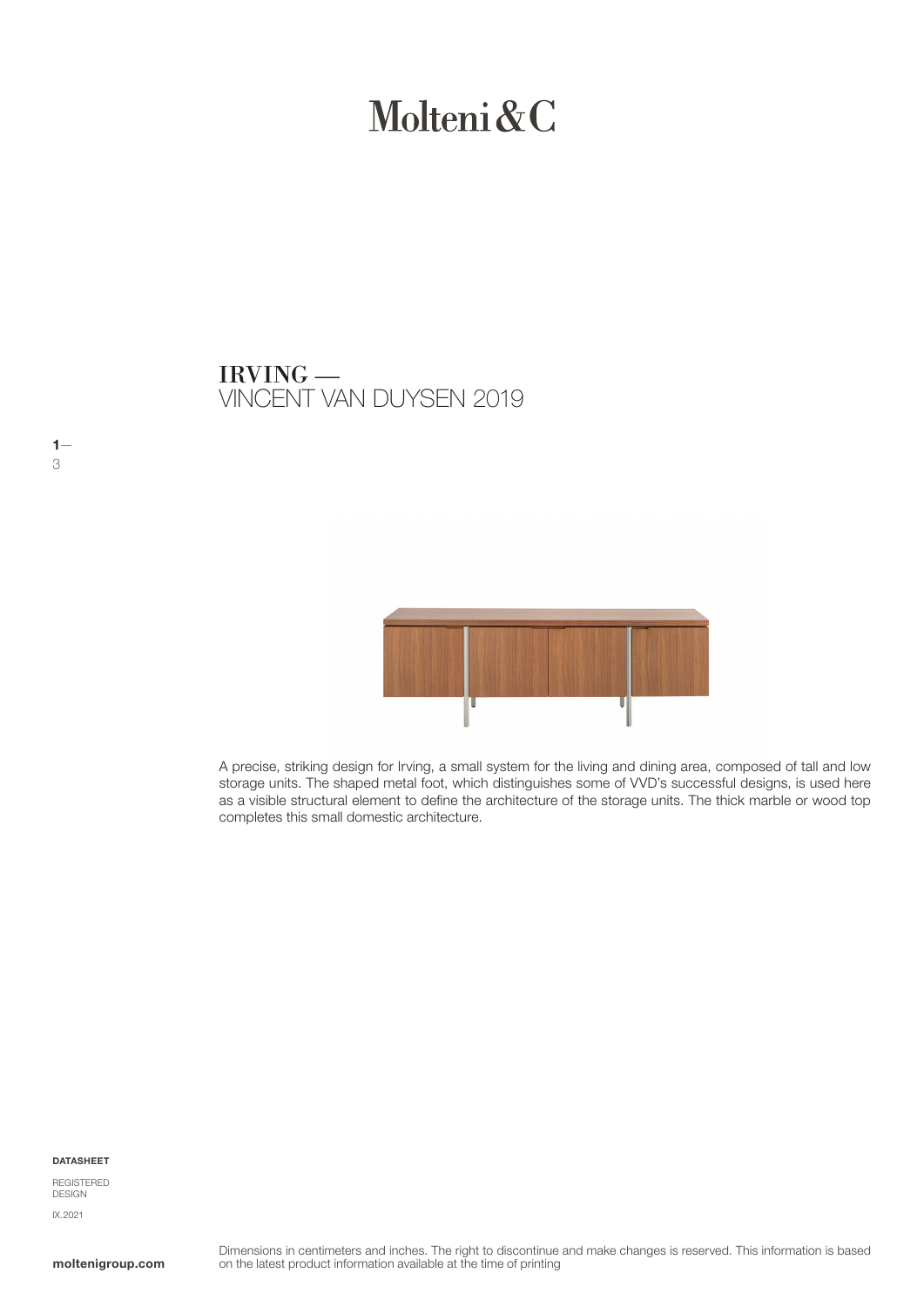IRVING— VINCENT<br>VAN DUYSEN<br>2019

## FINISHES

FEET pewter colour paint

TOP AND CABINET (STRUCTURE AND DOORS) eucalyptus walnut

MARBLE TOP orient grey (advisable for pairings with eucalyptus) calacatta gold (advisable for pairings with walnut)

# Molteni&C

NOTES No reductions of any kind are possible.

2— 3





DATASHEET

REGISTERED DESIGN IX.2021

moltenigroup.com